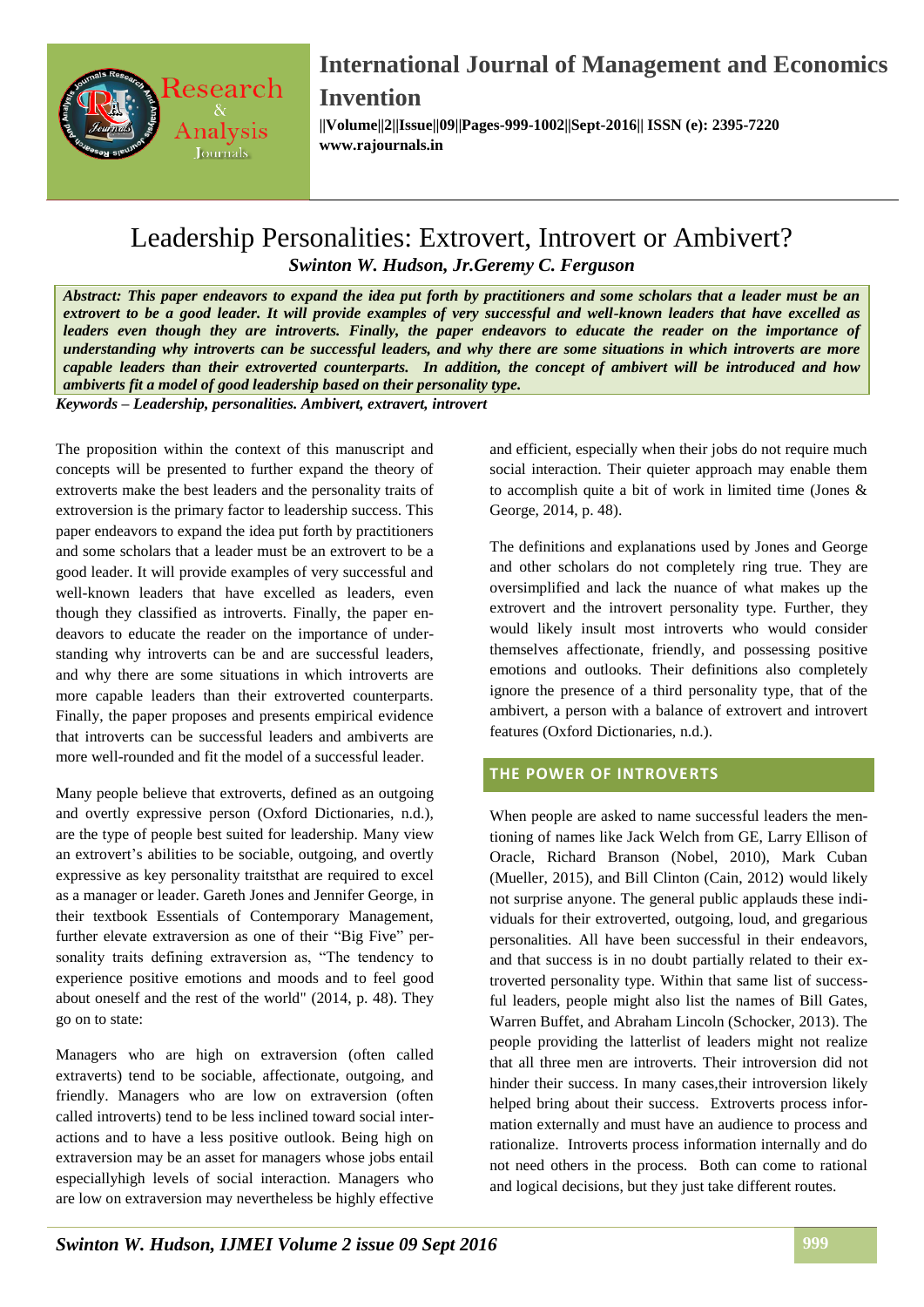

**||Volume||2||Issue||09||Pages-999-1002||Sept-2016|| ISSN (e): 2395-7220 www.rajournals.in**

Bill Gates is currently the most finically successful person in the history of the world. He is currently ranked number one on the Forbes World's 2016 Billionaires list with a net worth estimated to be \$79.2 billion (Dolan & Kroll, n.d.). Susan Cain, an increasingly well-knownwriter on the subject of introverts and leadership, noted that "Bill Gates is quiet and bookish, but apparently unfazed by others' opinions of him: he's an introvert, but not shy" (Schocker, 2013, para. 6). When prompted, few people would list "quiet" and "bookish" as key personality traits that would assist a person in creating Microsoft and amassing the world's largest personal fortune. Gates was able to build Microsoft by applying other introvert associated skills. In an interview with Tony Jones, Bill Gates stated:

Well, I think introverts can do quite well. If you're clever you can learn to get the benefits of being an introvert, which might be, say, being willing to go off for a few days and think about a tough problem, read everything you can, push yourself very hard to think out on the edge of that area. Then, if you come up with something, if you want to hire people, get them excited, build a company around that idea, you better learn what extroverts do, you better hire some extroverts, like Steve Ballmer I would claim as an extrovert, and tap into both sets of skills in order to have a company that thrives both as in deep thinking and building teams and going out into the world to sell those ideas (Jager, 2013, para. 4).

Further, Mr. Gates discussed the importance of leaders finding the strengths of others that compliment differences in themselves. In this quotation, the reader can see how the "bookish" nature, as noted by Cain, is a personality trait that Mr. Gates relied on while building Microsoft and is very likely a trait he uses today with the Gates Foundation, which endeavors to solve some of the world's most challenging problems.This ability to be honest with one's strengths and weaknesses results in the formation of teams that can operate more efficiently and effectively as the sum of complimentary parts.

To further illustrate this point, consider Warren Buffett. Mr. Buffett, the incrediblysuccessful CEO of Berkshire Hathaway, is currently listed as number three on the Forbes list having amassed wealth estimated to be around \$72.7 billion (Dolan & Kroll, n.d.). In her book, *Quiet: The Power of Introverts in a World That Can't Stop Talking*, Susan Cain wrote:

Warren Buffet, the legendary investor and one of the wealthiest men in the world, has used exactly the attributes we've explored in this chapter -- intellectual persistence, prudent thinking, and the ability to see and act on warning signs -- to make billions of dollars for himself and the shareholders in his company, Berkshire Hathaway. Buffett is known for thinking carefully when those around him lose their heads. 'Success in investing doesn't correlate with IQ,' he has said. 'Once you have ordinary intelligence, what you need is the temperament to control the urges that get other people into trouble in investing' (2013, p. 176).

These often associated introvert skills, "intellectual persistence, prudent thinking, and the ability to see and act on warning signs" (Cain, 2013, p. 176), are being expertly utilized by Mr. Buffet to benefit not only himself and the shareholders and employees of his company.

### **THE NATURE OF INTROVERT AND EXTROVERT**

It is imperative that today's business leaders understand why introverts excel as leaders in the modern business climate. Organizationsmust maximize the effectiveness of their organizations with fewer workers to produce required results and ensure a higher return on shareholder capital. It is important for a company's leaders to understand the components of the team to ensure the proper leader is in charge of that team. In Harvard Business Schools' Working Knowledge publication,Carmen Nobel wrote:

A new study finds that extroverted leaders actually can be a liability for a company's performance, especially if the followers are extrovert, too. In short, new ideas can't blossom into profitable projects if everyone in the room is contributing ideas, and the leader is too busy being outgoing to listen to or act upon them.

An introverted leader, on the other hand, is more likely to listen to and process the ideas of an eager team. But if an introverted leader is managing a bunch of passive followers, then a staff meeting may start to resemble a Quaker meeting: lots of contemplation, but hardly any talk. To that end, a team of passive followers benefits from an extraverted leader (2010, para. 5).

By understanding the nature of the introvert and the extrovert, one can ensure that the most appropriate leader is assigned to improve a team's efficiency and effectiveness. It follows that if every person aspired to be an extrovert by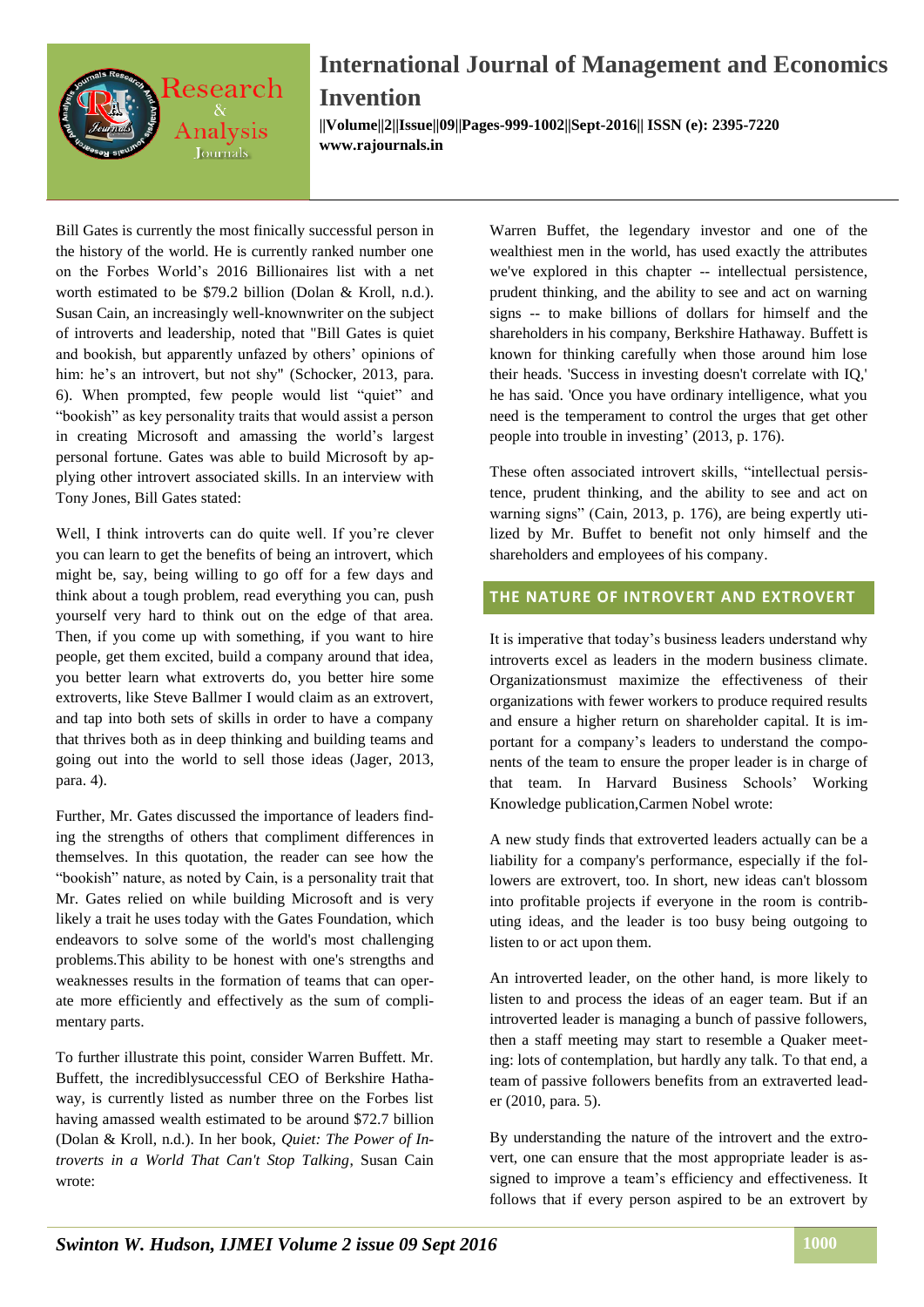

**||Volume||2||Issue||09||Pages-999-1002||Sept-2016|| ISSN (e): 2395-7220 www.rajournals.in**

embodying the outgoing, overtly expressive, and gregarious features that make up an extrovert, very little work would get done. Similarly,if each person was an introvert as everyone would be reserved and thinking instead of working the problem to successful completion.

Referring to the earlier quotation made by Jones and George, the reader may have noticed that at no point was the introvert mentioned as being unaffectionate, unfriendly, and possessing negative emotions and outlooks. It is rare to see a picture in which Mr. Buffet does not have a warm, friendly smile on this face. Mr. Gates is proving that he has a positive outlook on the world by working hard through the Gates Foundation to make the world a better place. Mr. Gates and Mr. Buffet, both successful leaders, have taken a pledge to give away the majority of their wealth to philanthropy (The Giving Pledge, n.d.). The actions of these two introvertsprovide a strong counterpoint to the definition that Jones and George established in their textbook.

#### **THE AMBIVERT AS A LEADER**

Recent literature is introducing the idea that people are rarely solely introverted or extroverted as defined by Jung. Instead, the concept of the ambivert is beginning to come more widely discussed. Vipul B. Patel, in the article *Five Factor Personality Model of Leadership*, described the ambivertas a person who can, "Move easily from working with others to working alone, have moderate threshold for sensory stimulation, and may tire of it after a while" (2014, p. 22). Further, Piece Howard and Jane Howard note in their paper, *The Big Five Quickstart: An Introduction to the Five-Factor Model of Personality for Human Resource Professionals*, state "In between these two extremes [extrovert and introvert] are the Ambiverts, who are able to move comfortably from outgoing social situations to the isolation of working alone. The stereotypical ambivert is the Player-Coach, who moves upon demand from leadership demands of Coach to the personal production demands of the Player" (1995, p. 5). Thus, the ambivert oriented individual can act as a chameleonadjusting tothe make-up of the team as needed. When a team is madeprimarily of introverts, the ambivert can utilize the extroverted portions of their personality in an attempt to, as Nobel (2010) noted, dissuade the team from lapsing intoa team that is heavy on complementation and absent of conversation.

Conversely, when leading a team of extroverts, the ambivertcan comfortably shift into a more introverted role

allowing the team to innovate and then execute those ideas by quieting the outgoing, extroverted traits for the more contemplative introverted traits. Understanding the nonbinary reality of the Jungian personality model is important as it is rare to find individuals that are solely on either side of the model. As Grant (2012) infers there is no such thing as a pure introvert or extrovert. The fluidity of the ambivert provides the team with the leader they need atthat very moment who can adjust the mix of their introvert and extrovert personality over time as needed.

#### **CONCLUSION**

Ultimately, the effectiveness and efficiency of a team or an organization does not come down to how extroverted nor how introverted the leader is. It is the complex combination of the leader, the team, their experiences, their motivations, and a host of other attributes that will determine the success of a team. The wise leader must feature the traits of a true ambivert by being able to be the extrovert when the team needs a talkative leader and the introvert when the team needs quiet, thoughtful leader. It is this ability to harness the power of the introvert or the power of the extrovert as needed that can propel a team to new heights.

Further research and using Myers-Briggs personality assessment, The BIG 5 and Kersey's' temperament assessment, will demonstrate there are different levels of extrovert and introverts (using a sliding scale). Where one person may be on the far end of the spectrum of extrovert, others may be further down the scale. Same with introverts. Then through the concept of ambivert, who are predominantly either extrovert or introvert (on the scale 49/51 or 51/49) and who can adjust to either based on the situation, does not create a causal connection of which more likely will be a better leader or could take on the role of leadership successfully. For further research and thought, maybe ambiverts make better leaders? But, we also have to consider the other contributing factors of Myers-Briggs and the other three personality elements and also Kirsery's temperament indicator which can have a direct impact on personality. Finally, the attributes one has developed and emotional intelligence need to be explored and factored into equation. Attributes and emotional intelligence are developed based on training and experiences. Overall, one cannot state and inequitably support that extroverts are at the top of the order for leadership qualities and abilities.